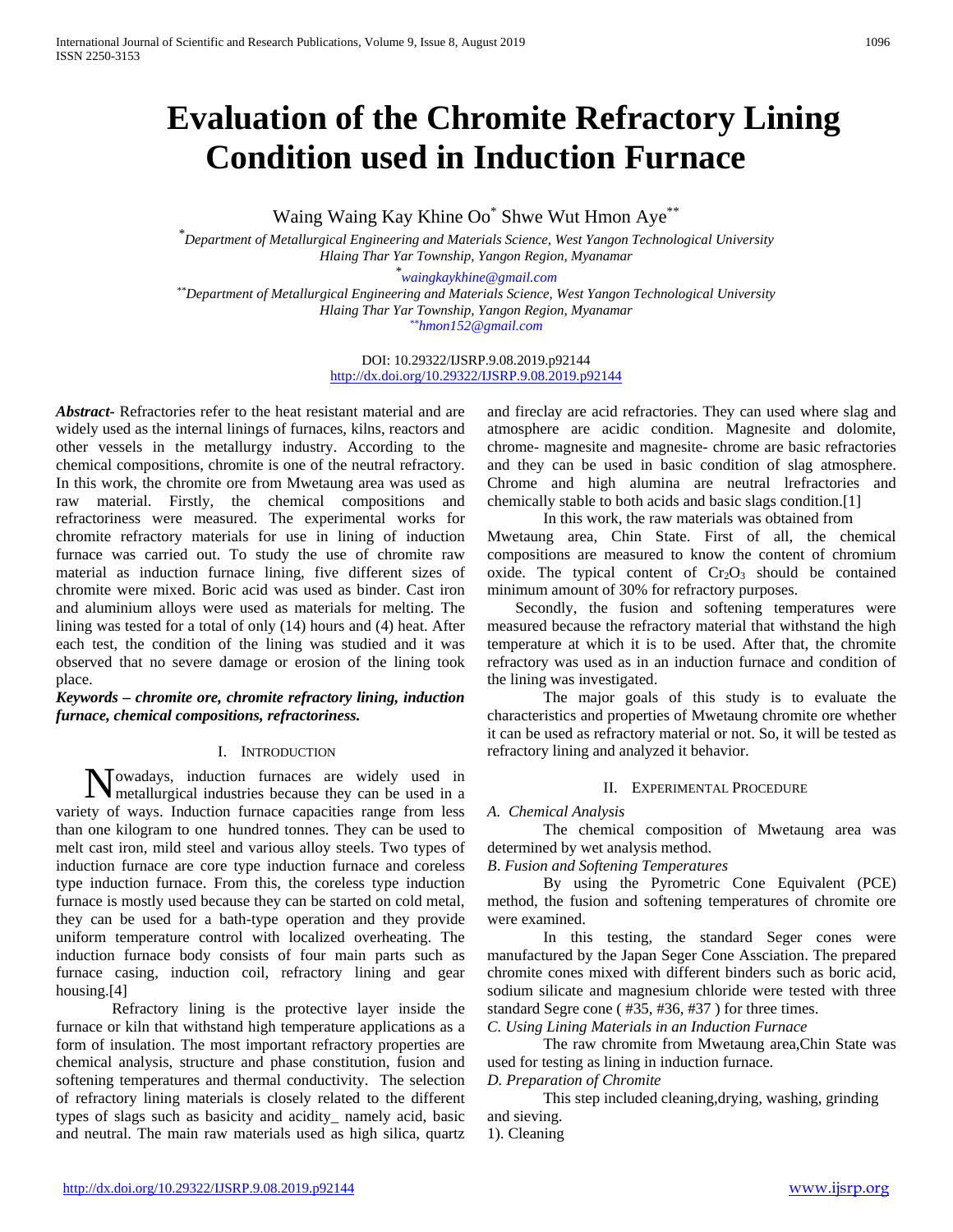International Journal of Scientific and Research Publications, Volume 9, Issue 8, August 2019 1097 ISSN 2250-3153

The raw ore chromite contained various impurities such as dust, insects and soil particles. So, the material was cleaned by washing with water at least two times and then dried naturally. 2). Crushing and grinding

The process of crushing and grinding can differ according to the different sources. The general size of the raw material was in the range between 20 mesh sizes to 1 inch cube. Five different sizes of materials are required for this experiment and so the different milling machines as shown in Figure 1 are used. The gyratory crusher was used to crush 3/2˝ size to under 1/2˝ size. To obtain under 5 mesh size, jaw crusher was used. By using pulverizer, powder particles were obtained. Ball mill was used to grind 5 mesh size to different under sizes to powder.



(a) Gyratory Crusher



(b) Jaw Crusher



(c) Ball Mill



<http://dx.doi.org/10.29322/IJSRP.9.08.2019.p92144> [www.ijsrp.org](http://ijsrp.org/)

#### (d) Pulverizer

# Figure.1. Different Types of Milling Machines

3).Screening

The required sizes of material are

- a)  $+ 8$  mesh size
- b)  $-8$  to  $+28$  mesh size
- c)  $-28$  to  $+65$  mesh size
- d)  $-65$  to  $+150$  mesh size
- e) -150 mesh size.

To obtain the above sizes, the crushed and ground particles were screened by using different types of sieve number. The sieve shaker which contains different types of sieves was shown in Figure 2.



Figure 2. Sieve Shaker

#### *D. Induction Furnace Lining*

As shown in Figure 3, test lining of local chromite refractory material in 0.15ton induction furnace was carried out. The former shown in Figure 4 which was needed for lining preparation was made of mild steel sheet and it was 2mm thickness. The dimension of the former is shown in Figure 5. Vent holes which had about 3mm diameters were made around the former sidewall for the escape of moisture.

The weight (kg) and ratio used for lining preparation is shown as Table 1. Boric acid was used as binder. The total weight of 150kg was required for lining preparation.



Figure 3. 0.15 ton Induction Furnace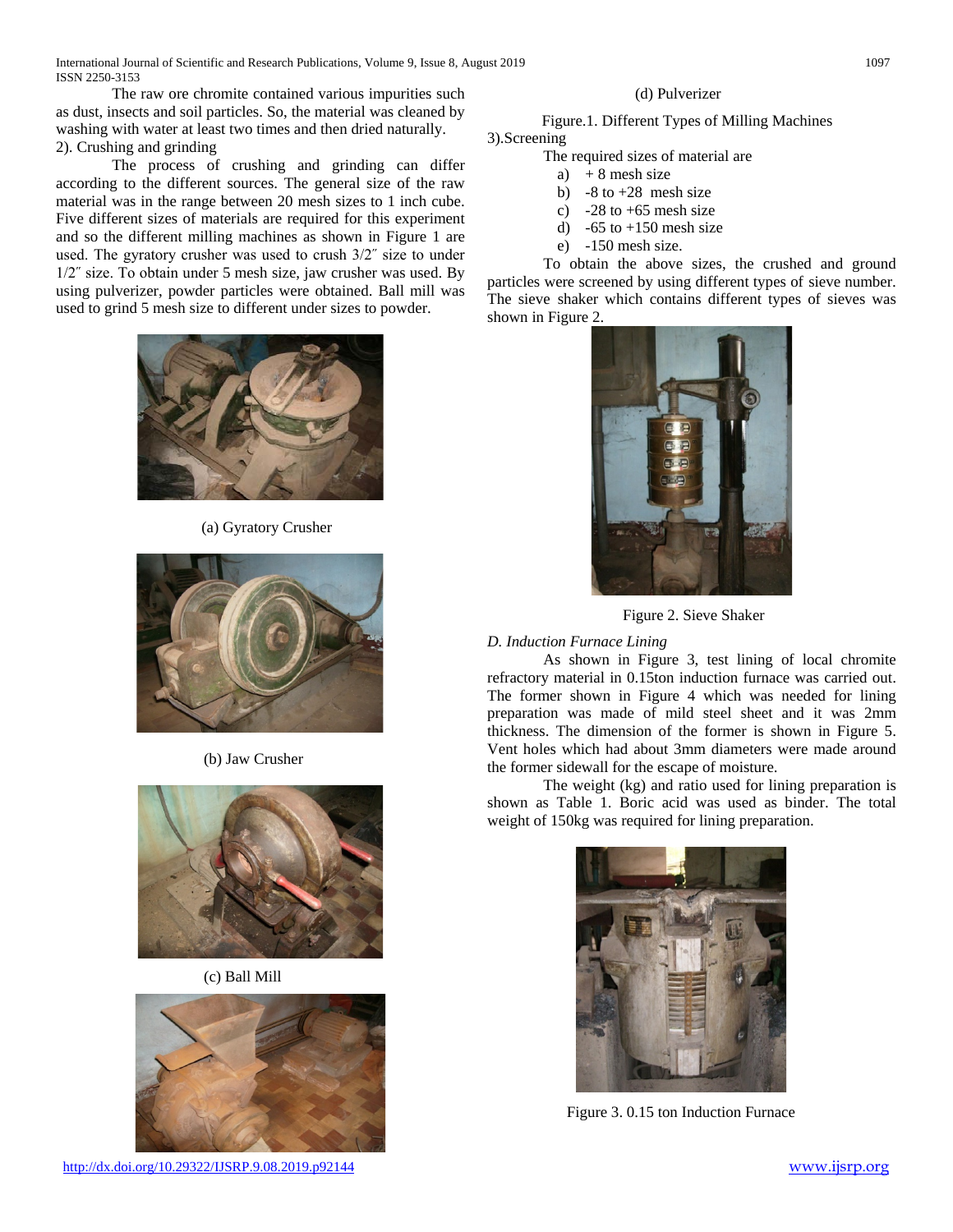International Journal of Scientific and Research Publications, Volume 9, Issue 8, August 2019 1098 ISSN 2250-3153

 The various ratios of raw material and boric acid were thoroughly mixed in concrete mixer as shown in Figure 6. for about 1 hour. Firstly, the cooling coil was inspected to check if water leakage took place or not.

The sealing of inductor was also checked and the diameter of coil was leveled out with a coil grout. After that the coil was set up into the furnace as shown in Figure 7. Before ramming, the asbestos cloth was covered as an insulating layer around the surface of the coil as shown in Figure 8. And then, the asbestos sheet was also covered on that layer in order to protect the coil as shown in Figure 9. After that, the inner height of the furnace was measured.



Figure 4. The Former



Figure 5. Dimension of the Former.

Table 1. Mesh (size) Number, Percentage and Weight of Refractory Material and Boric acid Used for 0.05 Ton Induction Furnace Lining

| N <sub>0</sub> | Material | <b>Size</b>          | Percentage | Weight |
|----------------|----------|----------------------|------------|--------|
|                |          |                      |            | (kg)   |
|                |          | $+8$ mesh            | 11.08      | 16.62  |
|                |          | $-8$ to $+28$ mesh   | 35.48      | 53.22  |
| 1.             | Chromite | $-28$ to $+65$ mesh  | 18.73      | 28     |
|                |          | $-65$ to $+150$ mesh | 13.06      | 20     |
|                |          | - 150 mesh           | 21.65      | 33     |
| 2.             | Boric    |                      | 1.5        | 2.2    |
|                | acid     |                      |            |        |
|                | Total    |                      |            | 153.04 |



vFigure 6. The Concrete Mixer



Figure 7. Setting up the Coil



Figure 8. Covering by Asbestos Cloth



Figure 9. Covered with Asbestos Sheet

Firstly, the bottom of the furnace was rammed. The mixture was poured into the bottom about 240 mm thick and rammed with appropriate rammers and vibrator to get the thickness of 120 mm. And then, the mixture was again filled about 240 mm thick and rammed to get the total thickness of 240 mm.

The former was firmly seated on the bottom surface in the furnace as shown in Figure 10. Any voids between the former and its base can cause cracks from insufficient support. And so, a substantial weight of scrap was placed into the former to prevent shifting during ramming.

The prepared mixture was rammed layer by layer using the same tools for the sidewall. To avoid lamination, the side by side layer was loosened slightly. The workers changed their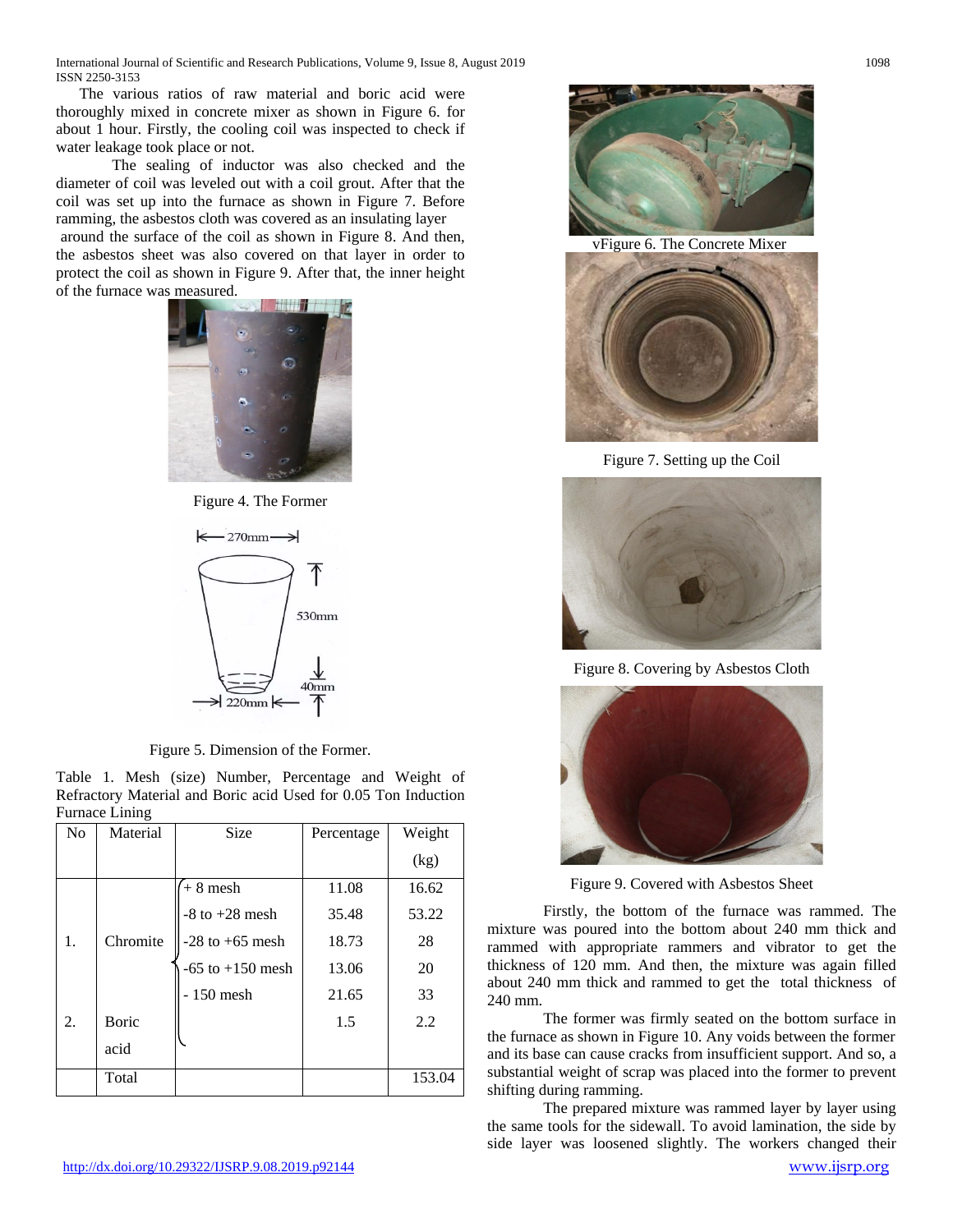positions alternatively around the former while they were ramming.

The lining was rammed to the level of the topmost turn of the inductor. The capping material (refractory clay, chromite and silicate) was not excessively wet to avoid excessive shrinkage during curing. After that the lining was dried. When the lining was ready for use, some iron blocks were appeared in the iron blocks and the heat developed was transferred to the adjacent layer of the lining as shown in Figure 11.



## Figure 10. Settlement of the Former

The power should be applied slowly to gently warm up the chamber to avoid cracking of the lining. The preheating temperature cycle was holding at 200°C for 2hr, keeping between 200°C to 600°C for 3 hr, 600°C to 900°C for 2hr, 900°C to1100°C for 2hr 1100°C to 1350°C for 1hr and temperature 1350°C for keeping time.

This process lasted for about 10hrs.If the power was applied too rapidly, uneven heating of the former could result in potentially catastrophic failures such as thermal shock and hazardous steam explosions. After preheating, the furnace was charged with some blocks of cast iron and melting operation was started.



Figure 11. Preheating the Furnace



### Figure 12. Pouring into the Ladle

After getting that temperature, all the blocks were melted down. Then the molten cast iron was poured into the ladle as shown in Figure 12. From this, the molten cast iron was poured into the mold. After that, the lining was cleaned of remaining metal and slag and the condition of the lining was inspected visually.

## III. RESULTS AND DISCUSSIONS

#### *A.Chemical Compositions*

For the use of refractory purposes such as furnace lining, the chromite ore obtained from Mwetaung area was firstly determined the chemical compositions. The following table 2 was shown the test results and discussed compared with the typical compositions.

Table.2 Comparison between typical and Mwetaung chromite ore compositions

| No.           |               | Typical     | Mwetaung     |
|---------------|---------------|-------------|--------------|
|               |               | Compositons | Chromite Ore |
|               |               |             | Compositions |
|               | Chromic Oxide | 30 to 50 %  | 49.98%       |
| 2             | Iron Oxide    | 12 to 16%   | 15.7%        |
| $\mathcal{E}$ | Silica        | 3 to 6 %    | 4.68%        |
|               | Alumina       | 13 to 30%   | 12.14%       |
| 5             | Magnesia      | 14 to 20%   | 15.26%       |
| 6             | Lime          | Up to $1\%$ | <b>ND</b>    |

By comparing these two results, it can be seen that the Mwetaung chromite ore is within the range the of typical compositions. For this reason, it can be used as the refractory material.

## *B. Fusion and Softening Temperatures*

Following the Pyrometric Cone Equivalent (PCE) test results, the prepared chromite cones did not soften or fusion up to  $1820^{\circ}$ C. It can also be seen that the different binders could not affected in refractoriness. For this, the Mwetaung chromite ore has a fusion point of over 1825°C and the three different binders can be used.

#### *C. Refractory Lining Condition*

The chromite ore was tested as refractory lining in 0.15ton induction furnace.The lining condition after melting is discussed below.

Before the operation started, the lining thickness of side wall and bottom were measured. The lining thickness of sidewall was 130mm and the bottom was 240 mm, respectively.

For the first heat, cast iron was melted. The temperature recorded was 1350°C. The melting time was taken about 4hrs. After melting, the lining was cleaned of remaining metal and slag and inspected visually. After melting condition, the lining thickness of side wall and bottom were measured again and compared to the original dimensions. By comparing these two datas, it was observed that there was no difference in the lining thickness.